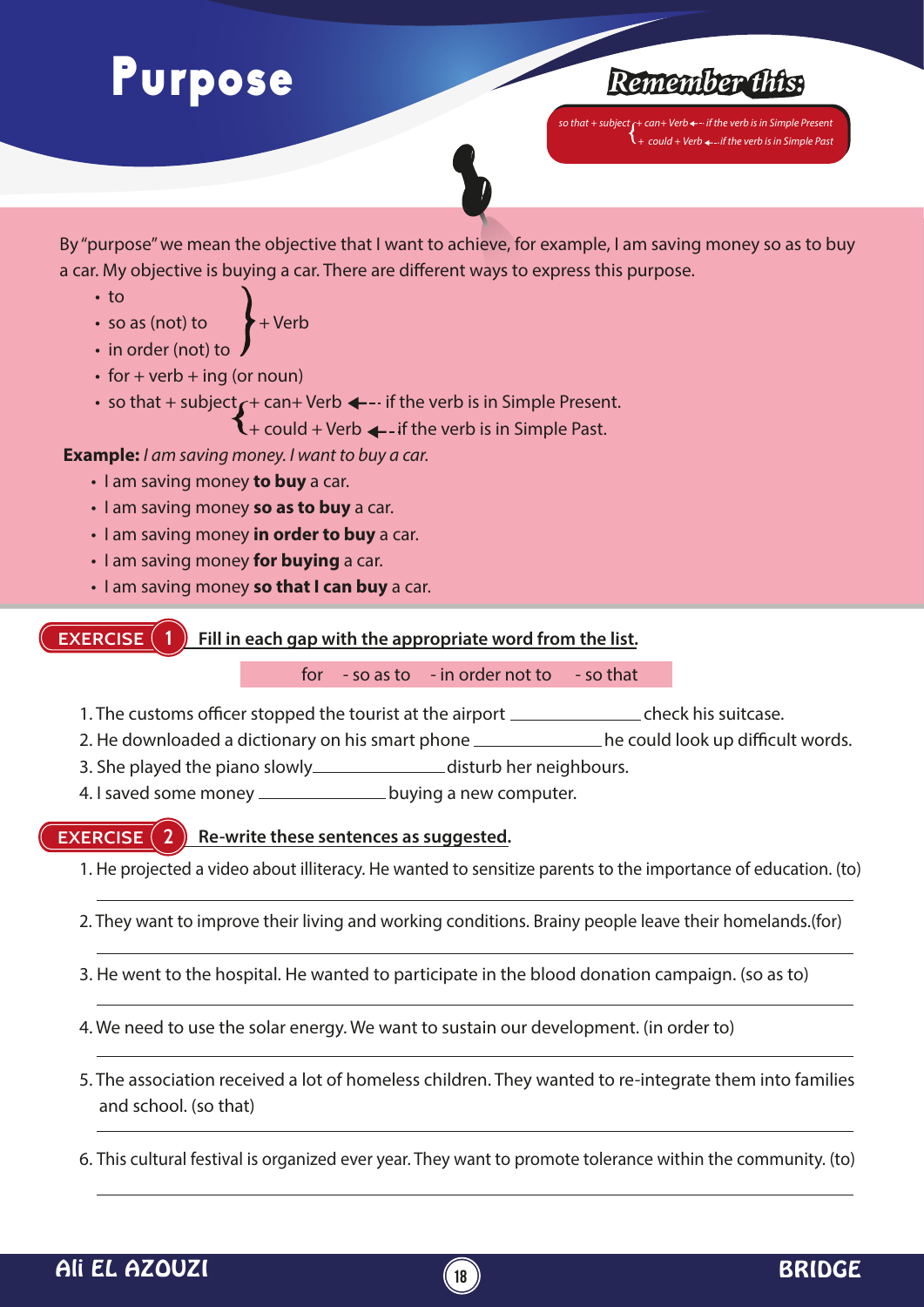

### **EXERCISE (1)**

### **Re-write these sentences as suggested. (8Pts)**

- 1. They want to help them study hard. Parents give advice to their children. (so as to)
- 2. The teacher projected a film. He wanted to help students stop taking drugs. (in order to)
- 3. He attended a cookery school. He wanted to become a famous chef. (in order to)
- 4. They want to fight lung cancer. This campaign is often organized. (in order to)
- 5. Thousands of Moroccans immigrate to Europe. They want to make their life better. (so that)
- 6. They invest a lot of money in tourism. They want to attract the maximum of tourists. (for)
- 7. He didn't want to be late for the interview. The candidate took a taxi. (in order not to)
- 8. Maria and her sister left home early. They didn't want to be late for the appointment. (so as not to)

#### **EXERCISE 2 Re-write these sentences as suggested. (7Pts)**

- 1. The criminal ran away. He didn't want to be caught by the police. (in order not to)
- 2. She went on a diet last year. She wanted to lose weight. (so that)
- 3. He went to Senegal to study Medicine. He wants to become a doctor. (so as to)
- 4. He wanted to discuss the community problems. The councilor organized a meeting. (for)
- 5. Gandhi organized non-violent protests. He wanted to fight for Indian's independence. (to)
- 6. Abbey is saving money. She wants to buy a new cell phone. (so that)
- 7. He didn't want to be fat. He eats less fast food. (so as not to)

#### **EXERCISE (3) Fill in the blanks with the right word from the list. (5Pts)**

| 1. Yassine created a blog ________________ encourage young people to read           | a-for              |
|-------------------------------------------------------------------------------------|--------------------|
| more books.                                                                         | $b$ -to            |
| 2. They collected a large amount of money<br>helping sick<br>people in the village. | a-so that<br>b-for |
| 3. He is explaining slowly so that his students _______________ understand          | a-could            |
| the lesson.                                                                         | $b$ -can           |
| 4- The boy hid in his bedroom ____________                                          | a-so as not to     |
| be seen by his uncle.                                                               | b-so as to         |
| 5- Nancy went to Cambridge University ________                                      | a- in order to     |
| get her Ph Degree.                                                                  | b-so that          |

**19**

## Ali EL AZOUZI DE CONTROLLER EN L'ANGELE DE L'ANGELE DE L'ANGELE DE L'ANGELE DE L'ANGELE DE L'ANGELE DE L'ANGE